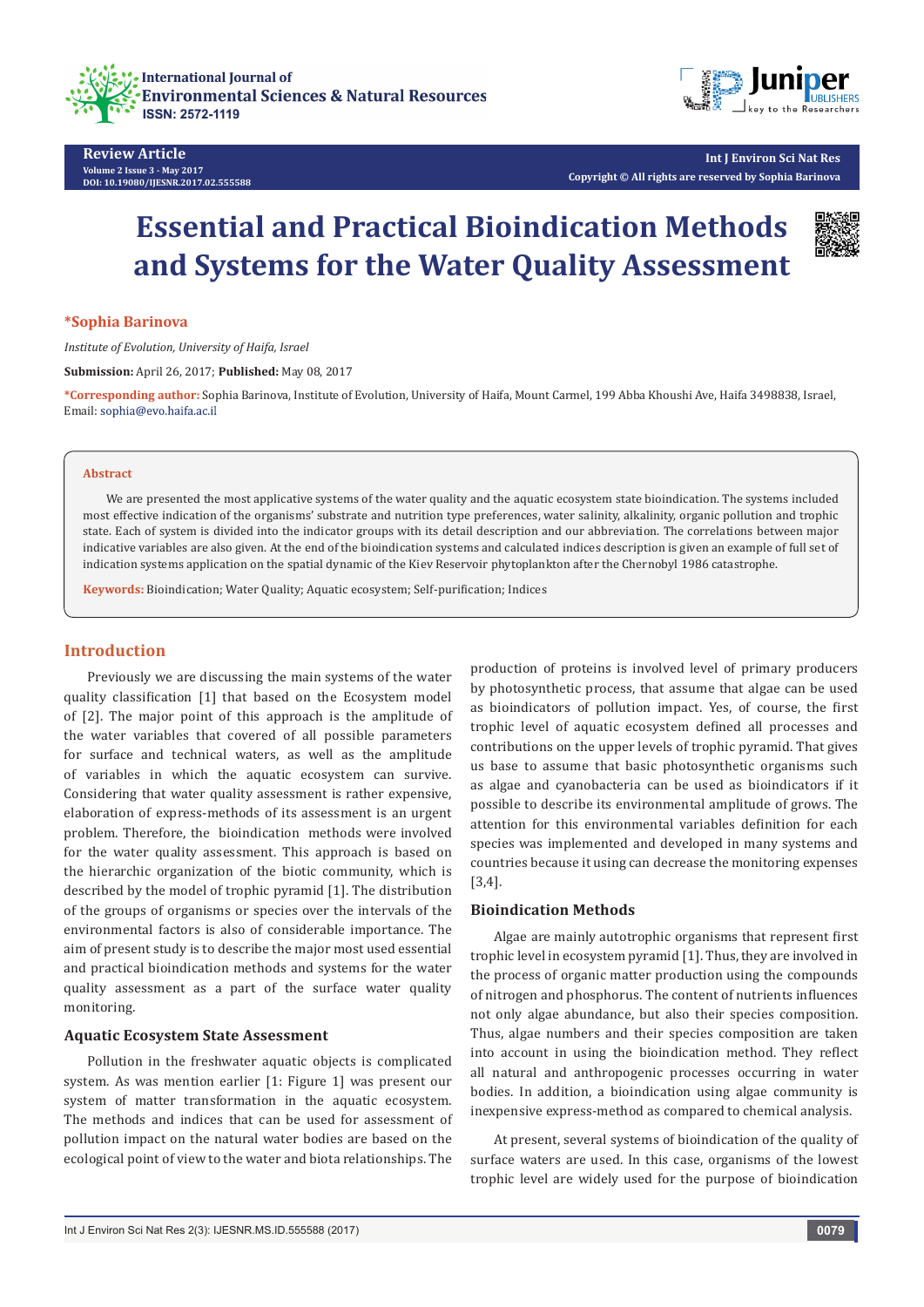[5-7]. For the most part bioindication is used in assessing water quality; however, sometimes this method is used in assessing the influence of heavy metals, aquatic genotoxins, and toxicity, and in determining hydrological conditions, habitats, and specific contamination [8]. The bioindication method is used in assessing the intensity of self-purification from pesticides and copper. Paleontological indication is performed in studies of temperature conditions and chemical composition of the water. The biosanitary state of water bodies, their trophic level [9], and even general assessment of the state of aquatic ecosystems are also assessed in terms of indicator organisms.

In many of the above-mentioned publications, bioindication methods are used in assessing the influence of individual environmental factors [3]. However, it is possible to determine the general state of ecosystems and prospects of their development. In addition, it is possible to predict the response of aquatic communities to changes in climatic conditions. A necessity of elaboration of the unified system of bioindication and assessment of the ecological state of water bodies based on comprehensive approach is widely discussed in literature. In this case, the main attention is paid to the study of the biota and regularities of its functioning overall. Unfortunately, new indices are put forward only for certain regions [10] or only for diatoms [11]. The promotion of new indices, which make it possible to assess the influence of climatic changes on the aquatic biota, is also an urgent problem that comes from the habitat latitude and as a result from the non-diatom species enrichments of aquatic communities [1].

**Table 1:** Major Bioindicator groups and number of indicators taxa (mainly algae) that we are revealed for the freshwater ecosystems.

| <b>Ecological group of indicators</b>         | No. of indicator taxa |
|-----------------------------------------------|-----------------------|
| Habitat (substrate) preferences               | 6308                  |
| Temperature                                   | 413                   |
| Rheophility (water moving) and<br>oxygenation | 1953                  |
| Water pH                                      | 2898                  |
| pH range                                      | 480                   |
| Halobity (Salinity)                           | 2615                  |
| Organic pollution according Watanabe          | 764                   |
| Self-purification zone                        | 5644                  |
| Index saprobity S                             | 5678                  |
| Trophic state                                 | 2440                  |
| Nutrition type (autotrophy-<br>heterotrophy)  | 491                   |
| $H2S$ (sulfides)                              | 13                    |
| Total no, of indicator taxa                   | 8475                  |

The analysis of the species composition of algal communities is the main stage of bioindication. Previously the system of bioindication was based on the presence or absence of the species under certain environmental conditions. With time, the list of indicator species increased. The system included new species, which later were classified in terms of the main characteristics of the environment. More recently, species abundance (in scale scores or in percent) was also taken into account [12]. We collected information about species preferences in aquatic habitats and compiled large ecological database that included 8,475 taxa (Table 1) that can help to implement the main bioindication systems in the water quality and ecosystem state assessment.

## **Main Systems of Bioindication in Aquatic Habitats**

## **pH-classification system according to F. Hustedt [13]**

| pH-species<br>groups | Our pH-groups<br>abbreviation | <b>Distribution</b>                                                        |  |
|----------------------|-------------------------------|----------------------------------------------------------------------------|--|
| Acidobiontic         | ach                           | Optimum distribution at pH<br>below 5.5 (occur only in acidic<br>habitats) |  |
| Acidophilic          | acf                           | Widest distribution at pH less<br>than 7                                   |  |
| Indifferent          | ind                           | Distribution around pH 7                                                   |  |
| Alkaliphilic         | alf                           | Widest distribution at pH<br>greater than 7                                |  |
| Alkalibiontic        | alh                           | Occur only in at pH greater<br>than 7                                      |  |

**Table 2:** pH-sensitive species groups according to F. Hustedt [13] .

Friedrich Hustedt performed the bioindication of water acidity in 1938 in Germany [13]. In the past decades, one of the methods that have been frequently applied to the study of pH changes in lakes employs the composition of diatom assemblages preserved in lake sediment [14]. In water bodies where sediments are absent or often disturbed, e.g. fast flowing rivers or shallow pools, pH-decreases have been observed by comparison of diatom assemblage in old and recent periphyton and plankton samples [15]. The method relies on the observation that the occurrences of diatom species in aquatic environments reflect, among other things, the pH of their environment [16]. F. Hustedt [13] was perhaps the first researcher to recognize such relationships. He presented a pH classification scheme that recognized five diatom-pH sensitivity categories (Table 2), ranging from alkalibiontes (surviving at a pH = 8 and higher) to acidobiontes (surviving in acid waters, with a pH = 5 and less). Algal and cyanobacteria database whom described by Barinova et al. [5] and after later referenced literature contain information about 2,898 species, compiled from six divisions, most of them belonging to diatom (82%) components by euglenoids, green, blue-greens, Rhodophyta, Charophyta, and Chrysophyta.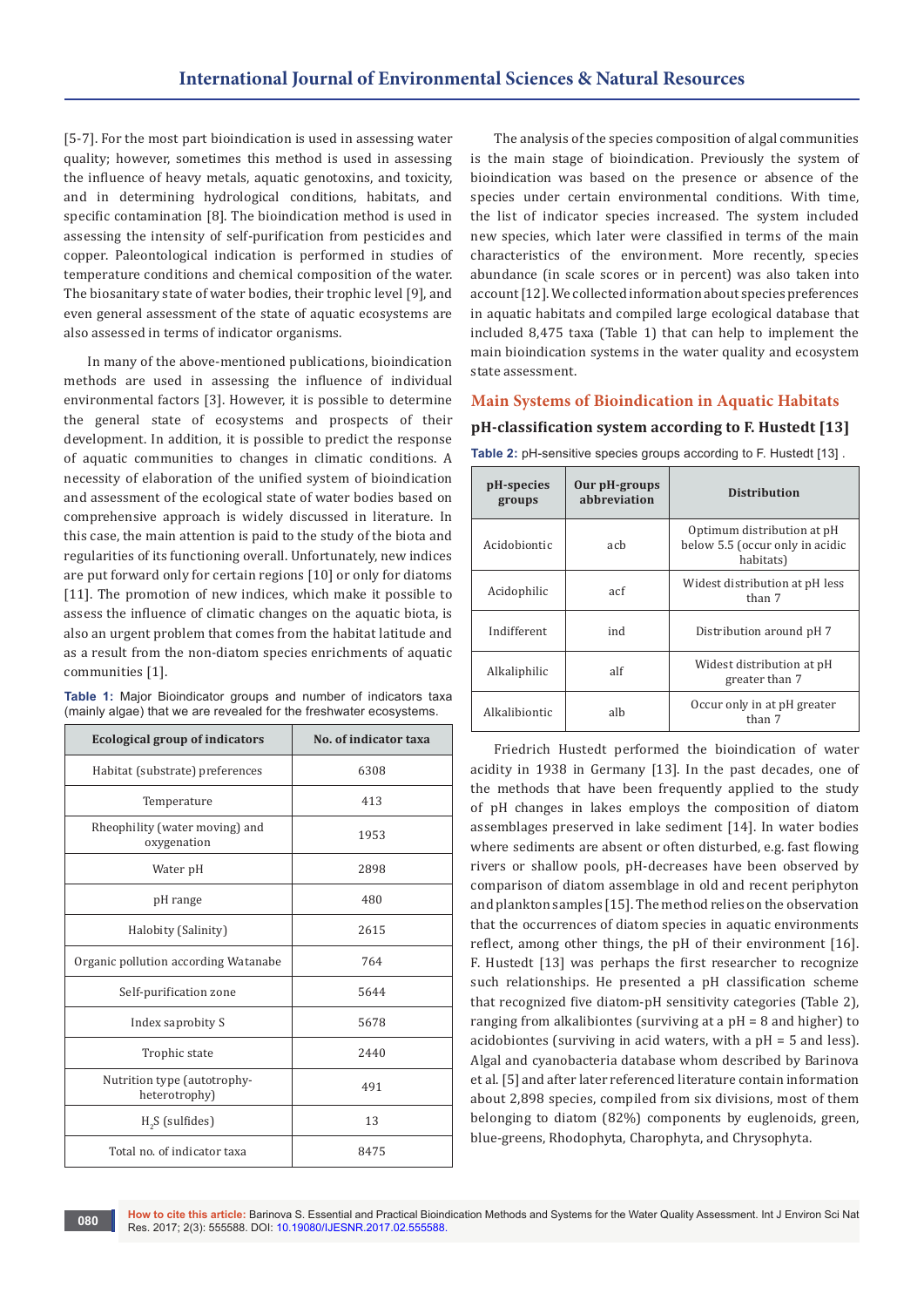# **Salinity classification system according to F. Hustedt [17]**

Evidence of the relationship of algal diversity to salinity comes from studies of algal assemblages collected over steep salinity gradients in salt-polluted continental waters, estuaries, inland seas, and saline lakes. The indicators of salinity, primarily the diatom algae, were analyzed in respect to the classification system proposed by Kolbe [18], developed by Hustedt [17], and presently widely used in bioindication [19]. The system divides the indicator species into four groups (Table 3).

**Table 3:** Classification of water salinity and groups of salinity algae indicators by four groups according [19].

| <b>Groups of salinity</b><br>indicators | <b>Classification of</b><br>salinity | NaCl $gL^{-1}$ |
|-----------------------------------------|--------------------------------------|----------------|
| Polyhalobes                             | Salts water                          | $40 - 300$     |
| Euhalobes                               | Marine water                         | $30 - 40$      |
| Mesohalobes                             | <b>Brackish</b>                      | $5 - 20$       |
| Oligohalobes                            | Freshwater                           | $0 - 5$        |

**Table 4:** Groups of salinity indicators [17] with our abbreviation.

| <b>Salinity groups</b>  | Our Salinity groups abbreviation | Habitatrelationtosalinity                                                                                                                                          |
|-------------------------|----------------------------------|--------------------------------------------------------------------------------------------------------------------------------------------------------------------|
| Polyhalobes             | ph                               | Inhabit water with salinity greater than normal<br>marine habitats                                                                                                 |
| Euhalobes               | eu                               | Living in seawater                                                                                                                                                 |
| Mesohalobes             | mh                               | Living in estuarine systems and river mouths                                                                                                                       |
| Oligohalobes as a whole | oh                               | Inhabit freshwater with low salinity                                                                                                                               |
| 1. Halophiles           | hl                               | stimulation increases their biomass                                                                                                                                |
| 2. Indifferents         |                                  | Typically inhabit fresh water and usually have<br>large biomass. However, they are able to inhabit<br>low-salinity water, but never in large amounts of<br>biomass |
| 3. Halophobes           | hb                               | Inhabit fresh water only. Salinity decreases their<br>numbers                                                                                                      |

The Hustedt's description of indicator groups preferences are given below: Polyhalobes, living in hyper saline waters from 40‰ to 300‰. Euhalobes in habiting marine waters of 20‰– 40‰. Mesohalobes of brackish shelf seas and estuaries, as well as of inland basins with salinity ranging from 5‰ to 20‰. Oligohalobes of fresh water or slightly saline habitats from 0 to 5‰, which, in turn, is divided into four groups (Table 4).

a. Halophiles, essentially freshwater, but enhanced by a slightly elevated concentration of NaCl.

b. In differents, typically freshwater, occurring, but never abundant, in slightly brackish waters.

c. Halophobes, strictly freshwater, perishing even at a slight increase of NaCl concentration. Algal database contains information on 2,615 species indicative of chloride concentrations [20].

Because the salinity system includes a wide range of concentrations typical to natural waters, it can be measured by different equipment but indicators are reflect the chloride content only. Mainly electrical conductivity and dissolved solids content (TDS) are measured in studies of water bodies. Thus, it is essential to compare these data with the concentration of chloride (Table 5).

| <b>Electrical conductivity [20]</b> |                         | $\%$ <sub>0</sub> , g L <sup>-1</sup> |                    |                                                      |          | Salinity, mg L <sup>-1</sup> , (approx.) |
|-------------------------------------|-------------------------|---------------------------------------|--------------------|------------------------------------------------------|----------|------------------------------------------|
| <b>Salinity Class</b>               | $~\mathrm{mSm~cm}^{-2}$ | $[18]$                                | TDS, mg $L^1$ [20] | <b>Salinity Class [18]</b><br>Salinity range, ‰ [18] |          | [20]                                     |
|                                     | ${}< 0.3$               | < 0.1                                 | < 150              |                                                      |          | < 50                                     |
| $_{II}$                             | $0.3 - 1.0$             | $0.1 - 0.6$                           | 150-600            | $\overline{4}$                                       | $0 - 5$  | 50-250                                   |
| III                                 | $1.0 - 3.0$             | $0.6 - 2.0$                           | 600-2,000          |                                                      |          | 250-1.000                                |
| IV                                  | $3.0 - 10.0$            | $2 - 8$                               | 2.000-8.000        |                                                      | $5 - 20$ | 1,000-4.000                              |
| V                                   | $10.0 - 30.0$           | $8 - 20$                              | 8.000-20.000       | 3                                                    |          | 4.000-10.000                             |
| VI                                  | >30.0                   | 20-80                                 | 20.000-80.000      | $\overline{c}$                                       | 20-40    | 10.000-40.000                            |
| VII                                 |                         | >80                                   | > 80.000           | $\mathbf{1}$                                         | 40-300   |                                          |

**Table 5:** Water salinity and electrical conductivity classification comparison [18, 20].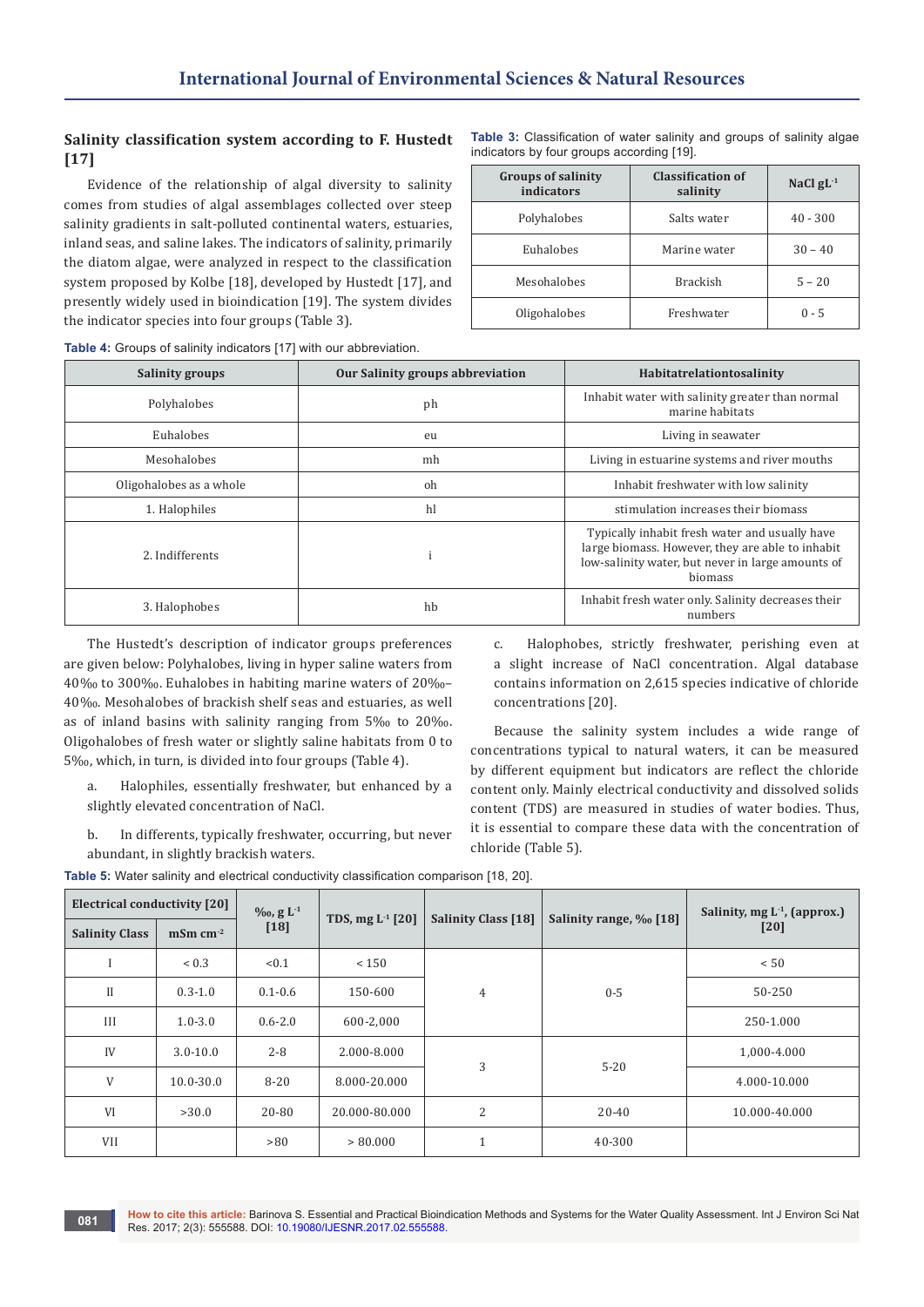## **The saprobic system**

The saprobic approach was the first river assessment system to be developed, already at the beginning of the 20th Century by Kolkwitz and Marsson [21] (1902), and later on expanded by [2]. A determination of the saprobic value is based on the sampling and the identification of species of fauna and flora and a comparison with the saprobic characteristics for each species. Sladecek's description [2] has been adapted for classes of water quality, the Saprobic Index S and self-purification zone in water ecosystems (Table 6). The objective is to provide a water quality classification based on the pollution tolerance of the indicator species present. Every species has a specific dependency of organic substances and, thus, of the dissolved oxygen content: this tolerance is expressed as a saprobic indicator value [22]. These zones (Table 6) are characterized by indicator species, certain chemical conditions, and the general nature of the bottom of the water body and of the water itself. All of the five zones are characterized by indicator species that live almost exclusively in the aforementioned zones. We found 5,678 indicator taxa for organic pollution tolerance (Table 1).

**Table 6:** The connection between classes of water quality (EU color codes), index saprobity S, and self-purification zone in water ecosystems according to [2].

| Class of water<br>quality | Self-purification<br>zone | Index<br>saprobity S | Water quality |
|---------------------------|---------------------------|----------------------|---------------|
| Ī                         | Xenosaprobic              | $0 - 0.5$            | Very good     |
| Н                         | Oligosaprobic             | $0.5 - 1.5$          | Good          |
| III                       | β-mesosaprobic            | $1.5 - 2.5$          | Fair          |
| IV                        | $\alpha$ -mesosaprobic    | $2.5 - 3.5$          | Fairly poor   |
| v                         | Polysaprobic              | $3.5 - 4.0$          | Poor          |
| VI                        | None                      | >4.0                 | Very poor     |

Therefore, a comparison of the species list from a particular sampling station with the list of indicator species for the five zones enables surface waters to be classified into quality categories described below according to [23]:

## **i.** *Xenosaprobic zone* **(no organic pollution).**

**ii.** *Oligosaprobic zone* **(no organic pollution or very slight organic pollution):** Oxygen saturation is common. Mineralization results in the formation of inorganic or stable organic residues (e.g., humid substances). More sensitive species such as aquatic mosses, planaria, and insect larvae can be found. These waters are clear and blue with high amount of dissolved oxygen. Also, the number of bacteria is very less. Most organisms are sensitive to changes in the amount of dissolved oxygen and pH values.

**iii.** *β-mesosaprobic zone* **(moderate organic pollution):** Aerobic conditions sustained by photosynthetic aeration. The water is usually transparent or slightly turbid, odor-free, and generally not colored. The surface waters are characterized with rich submerged vegetation, abundant macro zoobenthos (in particular the Mollusca, Insecta, Hirudinae, and Entomostraca), and robust fishes (Cyprinidae).

**iv.** *α-mesosaprobic zone* **(severe organic pollution):** Amino acids and their degradation products, mainly fatty acids, are present. Free oxygen causes a decline in reduction processes. The water is usually dark gray and smells rotten or unpleasant due to  $\rm{H}_{2}$ S or the residues of protein and carbohydrate fermentation. This zone is characterized by "sewage fungus", a mixture of organisms dominated by the bacterium *Sphaerotilusnatans*. The mass of organisms, which form long strands, is detached from the bottom of sediment by the gas generated during respiration and decomposition processes, and then drift in the water column as cloudy gray masses. Frequently, these masses form a mat over the entire surface of the stream's bed. Sewage fungus is particularly common in waters containing wastes rich in carbohydrates, such as sewage and effluents from sugar and wood processing factories.

**v.** *Polysaprobic zone* **(extremely severe organic pollution):** Rapid degradation processes and predominantly anaerobic conditions. Protein degradation products, peptones and peptides, are present. Hydrogen sulfide  $\rm(H_{2}S)$ , ammonia (NH<sub>3</sub>), and carbon dioxide (CO<sub>2</sub>) are produced as end products of degradation. Polysaprobic waters are usually cloudy gray with a smell of decay, and are highly turbid due to an enormous mass of bacteria and colloids. In many cases, the bottom of the watercourse is silty (black sludge) and the undersides of stones are colored black by a coating of iron sulfide (FeS). Such waters are characterized by the absence of common autotrophic organisms and a dominance of bacteria, particularly thio-bacteria that are well adapted to the presence of  $H_2S$ . Various blue-green algae, rhizopods, zooflagellates, and ciliated protozoa are also typical of polysaprobic communities. A few invertebrates that can live in the polysaprobic zone often have a special blood pigment, haemoglobin, (e.g., *Tubifex, Chironomus thummi*) or organs for the intake of atmospheric air (e.g., *Eristalis*). Fishes scarcely survive in this zone.

## **The indices of saprobity (S) calculation**

Index of saprobity S is represented the tolerance of entire community to dissolved organic matter. Its value is related with the Water Quality Class and self-purification zones [1] and can be calculated on the base of all revealed species (as index S) or for diatom species only (as EPI and other). The sum of saprobic values for the entire indicator species determined at the sampling point can be calculated by the sum of all frequency values (algal abundance, [12]) for the indicator species produces the Saprobic Index (S). Index S community tolerance to the organic matter enrichments can be calculated from the following formula (where S is the index of saprobity for algal community;  $s_{\rm i}$  is the species-specific saprobity level;  $a_{\rm i}$  is the frequency values  $\frac{\int_{S=\sum\limits_{i=1}^{n}(s_{i},a_{i})}\left(\sum\limits_{i=1}^{n}(a_{i})\right)}{Equation}$  . 1):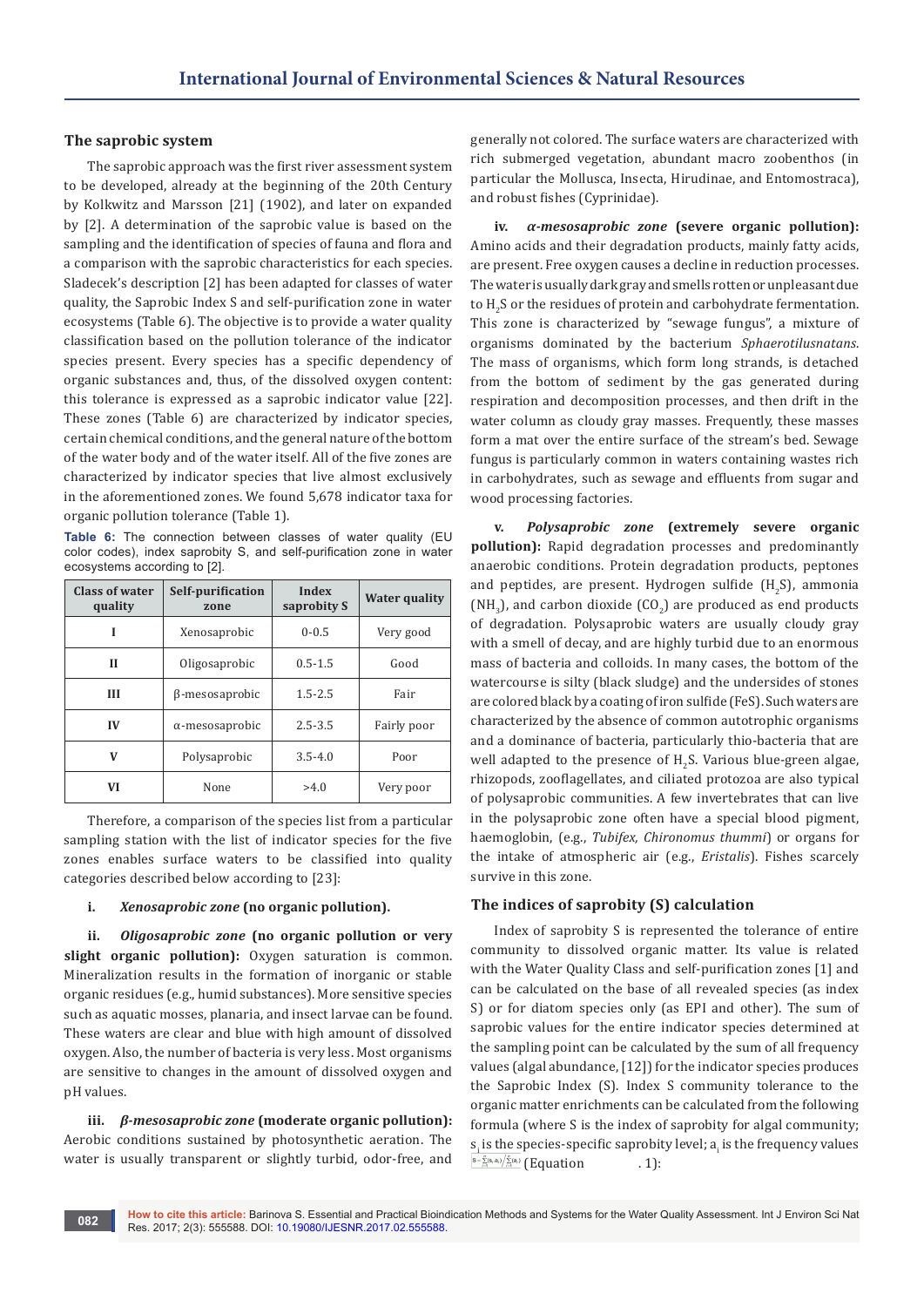## **Environment Pollution Index (EPI)**

A diatom-based index for eutrophication and/or pollution (EPI) has been established [10] for biological assessment of water quality. This index shows significant correlation with the chemical and physical properties of the water (BOD<sub>5</sub>, nutrients, conductivity, chlorides, phosphates, etc.). As in Sládeček [2,24] the method defines the saprobic tolerances of indicator species and their abundance in the algal communities, added by the individual species coefficient. The Environmental Pollution Index (EPI) is calculated as follows (Eq. 2):

EPI = Σa<sub>j</sub>r<sub>j</sub>i / Σa<sub>j</sub>r<sub>j</sub>, (Eq. 2)

Where aj is the abundance of each species,  $i_j$  is the index of EPI of each species and  $r_j$  is the reliability R, according to the diatom-based list (Dell'Uomo, 1996). The following criteria were used when assigning an index value to the diatom-based list (Table 7).

**Table 7:** Relationship between EPI index and different environment variables [10].

| Saprobic degree        | <b>Tropic degree</b> | Water<br>quality | <b>EPI</b> |
|------------------------|----------------------|------------------|------------|
| xenosaprobic           | hypotrophic          | Level 0          | $\Omega$   |
| oligosaprobic          | oligotrophic         | Level 1          | 1          |
| β-mesosaprobic         | mesotrophic          | Level 2          | 2          |
| $\alpha$ -mesosaprobic | eutrophic            | Level 3          | 3          |
| polysaprobic           | hypertrophic         | Level 4          | 4          |

Table present:

a. Relationship to different nutrient levels (Trophic degree).

b. Relationship to organic pollution according to [2] that recognized five different saprobic levels of limnosaprobity.

The resulting EPI is a whole or decimal number between 0 and 4, whose progression is correlated with decreasing water quality. The water quality of the station examined can be estimated with the aid of the following relationship (Table 8).

**Table 8:** The correlation between EPI and water quality according to [10].

| <b>EPI</b> range | <b>Water quality</b>      |  |
|------------------|---------------------------|--|
| $0.0 - 0.5$      | Natural, unpolluted water |  |
| $0.5 - 1.0$      | Excellent water quality   |  |
| $1.0 - 1.5$      | Good water quality        |  |
| $1.5 - 2.0$      | Fairly good water quality |  |
| $2.0 - 2.5$      | Slightly polluted water   |  |
| $2.5 - 3.0$      | Rather polluted water     |  |
| $3.0 - 3.5$      | Strongly polluted water   |  |
| $3.5 - 4.0$      | Heavily polluted water    |  |

An alternative method [11] defines three groups of indicators: saproxenes of clean water, eurysaprobes of medium quality water, and polysaprobes of polluted water. We have 764 species in our database list that are indicators of organic pollution according to Watanabe's scale. It is essential to compare the degree of organic contamination, water salinity, and trophic level of the studied water body with the classes of water quality (Table 9).

**Table 9:** Compliance of saprobity levels, halobity, and trophy with water quality classes for Dell'Uomo [10].

| <b>Class of Water</b><br><b>Quality</b> | Saprobity<br>level      | <b>Halobity level</b>        | <b>Trophic level</b> |
|-----------------------------------------|-------------------------|------------------------------|----------------------|
| $\Omega$                                | Xenosaprobity           | Halophobe                    | Hypotrophy           |
| Ī                                       | Oligosaprobity          | Oligohalobe-<br>indifferents | Oligotrophy          |
| Н                                       | beta-<br>mesosaprobity  | Oligohalobe-<br>indifferents | Mesotrophy           |
| Ш                                       | alpha-<br>mesosaprobity | Oligohalobe-<br>halophiles   | Eutrophy             |
| IV                                      | polysaprobity           | Halophiles-<br>mesohalobes   | Hypertrophy          |

# **Detail characteristics and our abbreviation of the major indicator groups including that not under above mentioned systems and in addition to [25]**

## **Aquatic habitat (substrate) preferences (6,308 indicator taxa):**

- B Benthic in a broad sense, associated with the substrate;
- S Soil, terrestrial moistened substrates;
- pb Phycobiont (lichens);
- P-B Plankton-benthic;
- P Planktonic;
- Ep Epiphyte, Epibiont;
- R Fossil, bottom sediments.

#### **Temperature preferences (413 indicator taxa):**

Warm – Taxa that have its known optimum in the temperature intervals of °C: 20-35, 18-27, 18-38, 20-40, 20-38, 20-37 – Thermophilic or warm water inhabitant;

Cool – Cryophilic;

Temp – Taxa that have its known optimum in the temperature intervals of °C: 10-35, 15, 15-37, 15-35, 20-30, 10-40, 10-35, 17- 27, 15-30, 20-27, 18-27, 16-30, 16-29, 16-27, 15-32, 15-31, 15- 30, 10-40, 10-30, 0-28, 0-30 – Moderate temperature, temperate temperature, and / or temperature indifferent;

Eterm – Eurythermic.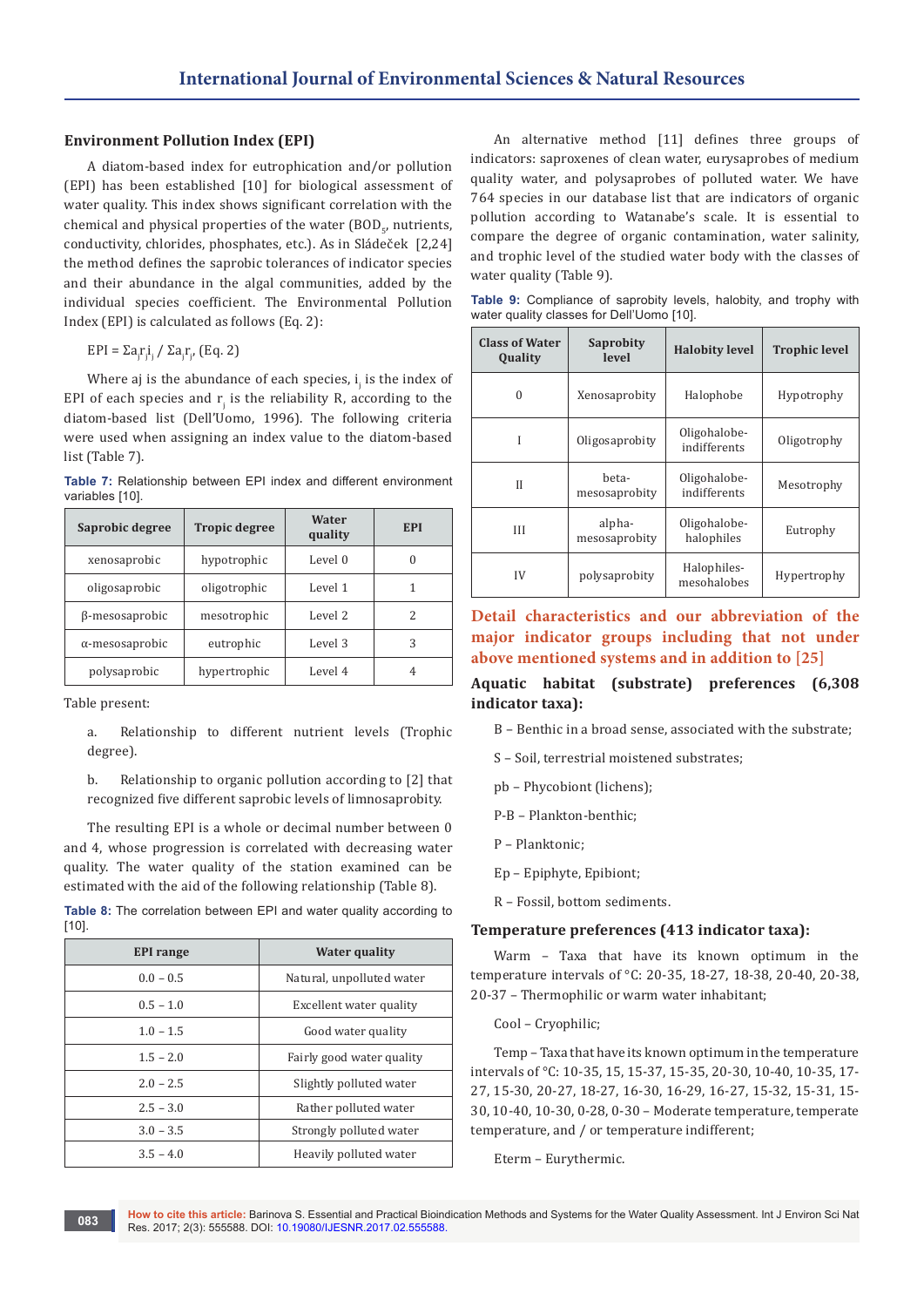## **Rheophility (1,953 indicator taxa):**

St – Standing water;

Str – Streaming water;

St-str – Standing-streaming, and / or indifferent;

Aer – Aerophil;

Reoph – Rheophil;

Eoxibt – Euryoxibiont;

## **Organic pollution Indicators Groups according Watanabe [11] (diatoms only) (764 indicator taxa):**

- sx Saproxen;
- sp Saprophil;
- es Eurysaprob

# **Self-purification zones according to Pantle-Buck in the modification of Sládeček [2] with individual indices of each group of saprobionts (5,644 indicator taxa):**

## **Class of Water Quality I:**

x – 0.0 – xenosaprobiont;

x-o – 0.4 – xeno-oligosaprobiont;

## **Class of Water Quality II:**

o-x – 0.6 – oligo-xenosaprobiont;

x-b – 0.8 – xeno-beta-mesosaprobiont;

o – 1.0 – oligosaprobiont;

o-b – 1.4 – oligo-beta-mesosaprobiont.

## **Class of Water Quality III:**

x-a – 1.55 – xeno-alpha-mesosaprobiont;

- b-o 1.6 beta-oligosaprobiont;
- o-a 1.8 oligo-alpha-mesosaprobiont;
- b 2.0 beta-mesosaprobiont;
- b-a 2.4 beta-alpha-mesosaprobiont.

## **Class of Water Quality IV:**

a-o – 2.6 – alpha-oligosaprobiont;

- a 3.0 alpha-mesosaprobiont;
- b-p 3.0 beta-polysaprobiont;
- a-p 3.5 alpha-polysarobiont.

#### **Class of Water Quality V:**

a-b – 3.6 – alpha-beta-mesosaprobiont;

p – 4.0 – polysaprobiont;

p-a – poly-alpha-saprobiont.

# **Halobity (salinity preferences) according to [17] (2,615 indicator taxa):**

- ph Polyhalob;
- mh Mesohalob;
- oh Oligohalob;
- i Oligohalob-indifferent;
- hl Oligohalob-halophil;
- hb Oligohalob-halophob;
- euhl Euryhaline.

# **Groups of the water pH indicators and acidification according to [13] (2,898 indicator taxa):**

- ind pH Indifferent and / or neutrophil;
- alf Alkaliphil;
- alb Alkalibiont;
- acf Acidophil.

## **Groups of Autotrophy-Heterotrophy– nitrogen uptake metabolism according to [9] (2,491 indicator taxa):**

ats – Nitrogen-autotrophic taxa, tolerating very small concentrations of organically bound nitrogen;

ate – Nitrogen-autotrophic taxa, tolerating elevated concentrations of organically bound nitrogen;

hne – Facultatively nitrogen-heterotrophic taxa, needing periodically elevated concentrations of organically bound nitrogen;

hce – obligately nitrogen-heterotrophic taxa, needing continuously elevated concentrations of organically bound nitrogen).

# **Groups of Trophy– trophic state according to [9] (2,440 indicator taxa):**

- ot oligotraphentic;
- om oligo-mesotraphentic;
- m mesotraphentic;
- me meso-eutraphentic;
- e eutraphentic;
- o-e oligo- to eutraphentic (hypereutraphentic);
- he hypereutraphentic.

# **An example of the application of a complex bioindication of a water body on the basis of the above mentioned bioindication systems.**

Over the past several years, we have applied a comprehensive assessment of the state of diversity of aquatic organisms and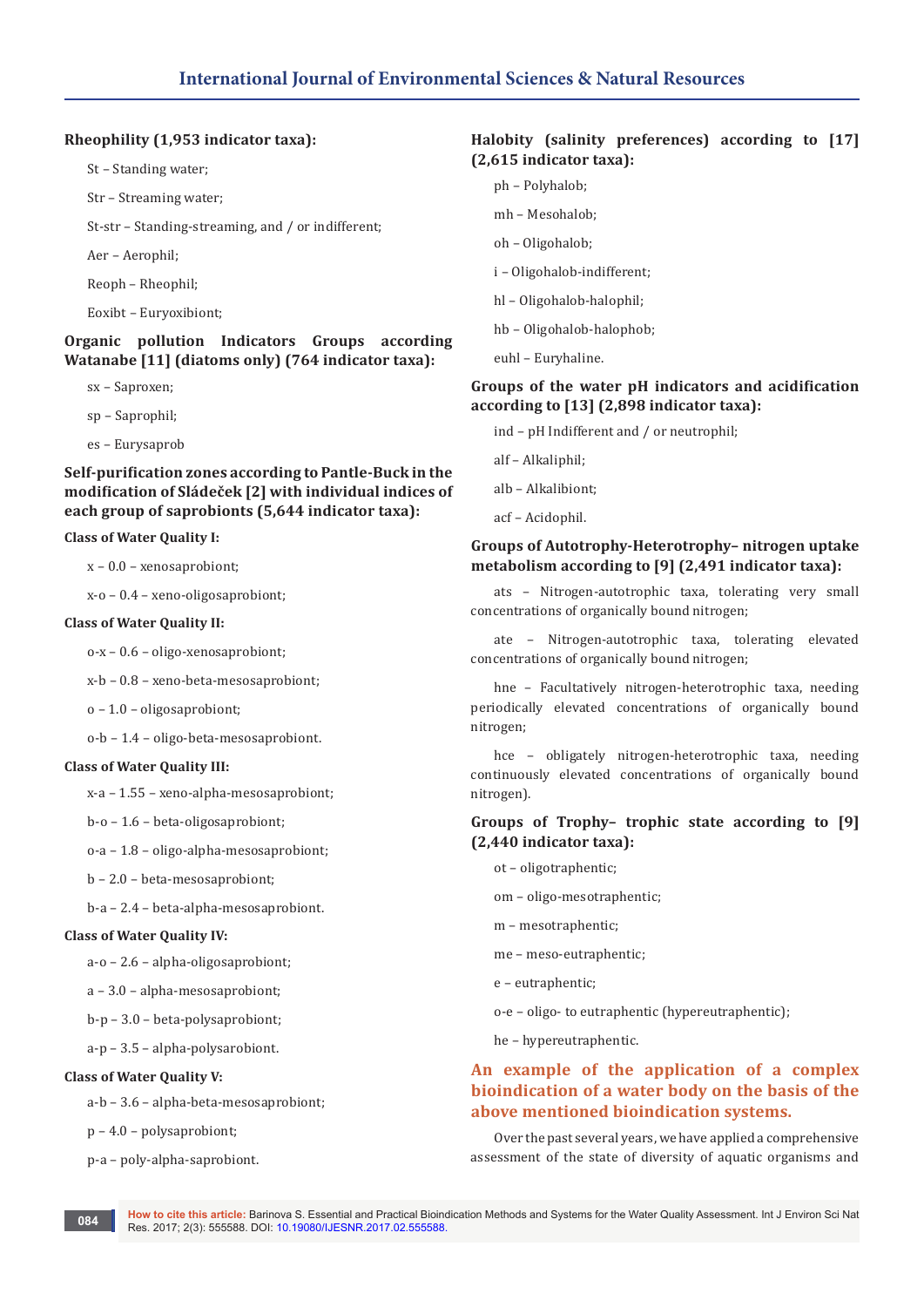water quality by the example of various types of water bodies from standing such as lakes and reservoirs to flowing ones such as coarse slowly flowing rivers and fast flowing tributaries. This gave us an opportunity to characterize not only the state of the ecosystem of the water body, but also to trace the spatial and temporal dynamics of its bioindication characteristics. Bioindication analysis was used for assessment diverse aquatic habitats [5,6,26]. As an example of the application of a complex bioindication to the Kiev Reservoir ecosystem assessment on the base of its phytoplankton species richness and abundance we can demonstrate the possibilities of proposed method.

The main recommendation for conducting a bioindication analysis is the location on the histogram of the indicator groups of each variable in order to strengthen this variable. So, the

groups of substrate preferences indicators on (Figure 1) are placed in order to strengthen of substrate connection from right to left. The same order was used for the bioindication histograms on (Figures 2-5). So, Figure 1 show that species richness of the Kiev Reservoir phytoplankton [27] is decreased from 1970 to 2011 as a whole with the same distribution over the Taxonomic Division as shown on STDEV lines. The polynomial trend lines have similar upper points. Distribution of species richness over studied periods also demonstrated low fluctuation of the phytoplankton diversity. The same tendency can be seen in the substrate preferences with slightly increasing of benthic and planktonic species. Species richness decreasing mean that anthropogenic impact to the Kiev Reservoir ecosystem was decreased after the Chernobyl 1986 catastrophe, and current velocity also slightly increase.



and substrate preferences.

Bioindication results on (Figure 2) demonstrated decreasing indicator species in groups of temperature and diatom saprobity. Can be seen that col-water and eurythermic species in time after catastrophe are decrease with diatom indicators of organic pollution slightly increasing. That reflects the temperature impact to the water of the reservoir after 1986 catastrophe, mainly to the groundwater.

Bioindication of available oxygen show slightly decreasing of well-oxygenated water indicators in the time after Chernobyl. In the same time, indicators of water salinity are slightly increased with even one polyhalobic species finding whereas as a whole reflects the fresh waters (Figure 3). Indicators of water pH reflect as completely low alkaline water but in time after 1986 the numbers of alkaliphiles and even alkalibiontes are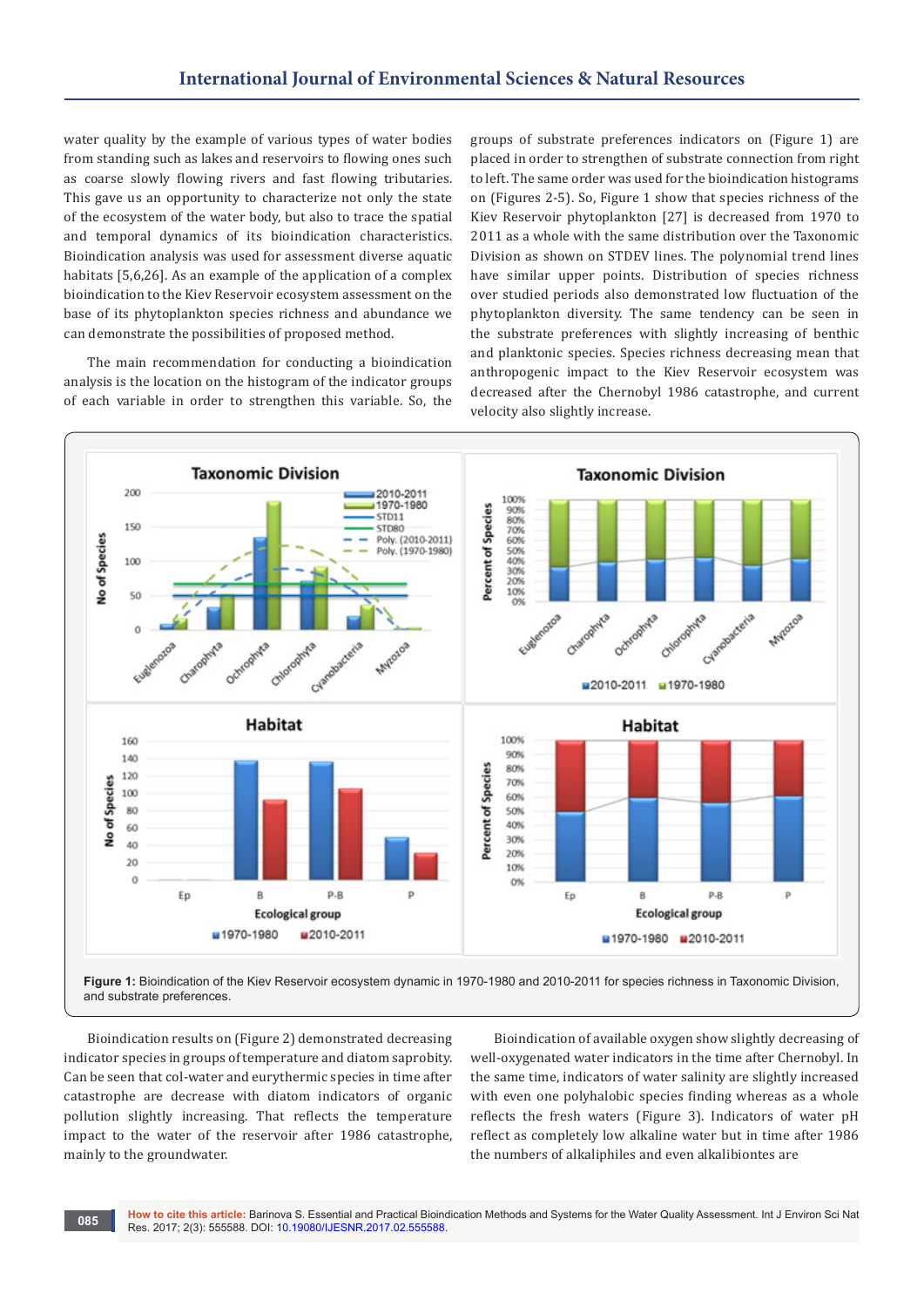significantly increased (Figure 4). Nutrition type indicators demonstrated the autotrophes prevailing but in time after

Chernobyl was increased the number of facultative heterotrophes. This situation can be if the groundwater is enriched the reservoir



water with some concentration of the elements suppressed the photosynthetic process of the producers.

**Figure 2:** Bioindication of the Kiev Reservoir ecosystem dynamic in 1970-1980 and 2010-2011 for water temperature and organic pollution based on Diatoms.



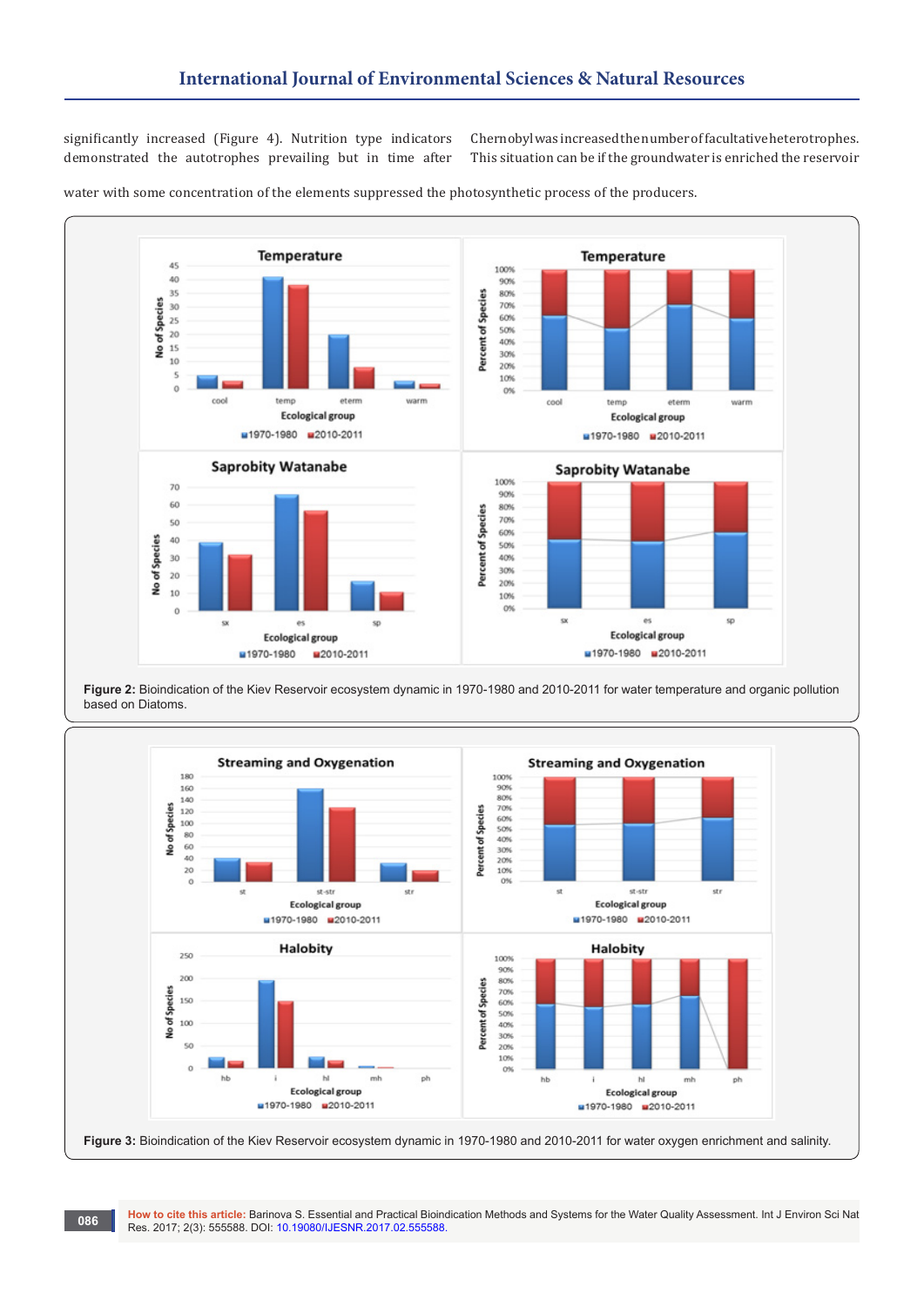

Analysis of trophic state indicators in the phytoplankton of the reservoir show (Figure 5) that all ecological groups of trophy are presented in community of the reservoir phytoplankton. Time-scale fluctuation of this type indicators are demonstrated

dramatically decreasing of oligotrophic-species number that show increasing of trophic level of the Kiev Reservoir ecosystem after the Chernobyl catastrophe. Bioindication of the water quality show prevailing of indicators of Class II and III but increasing in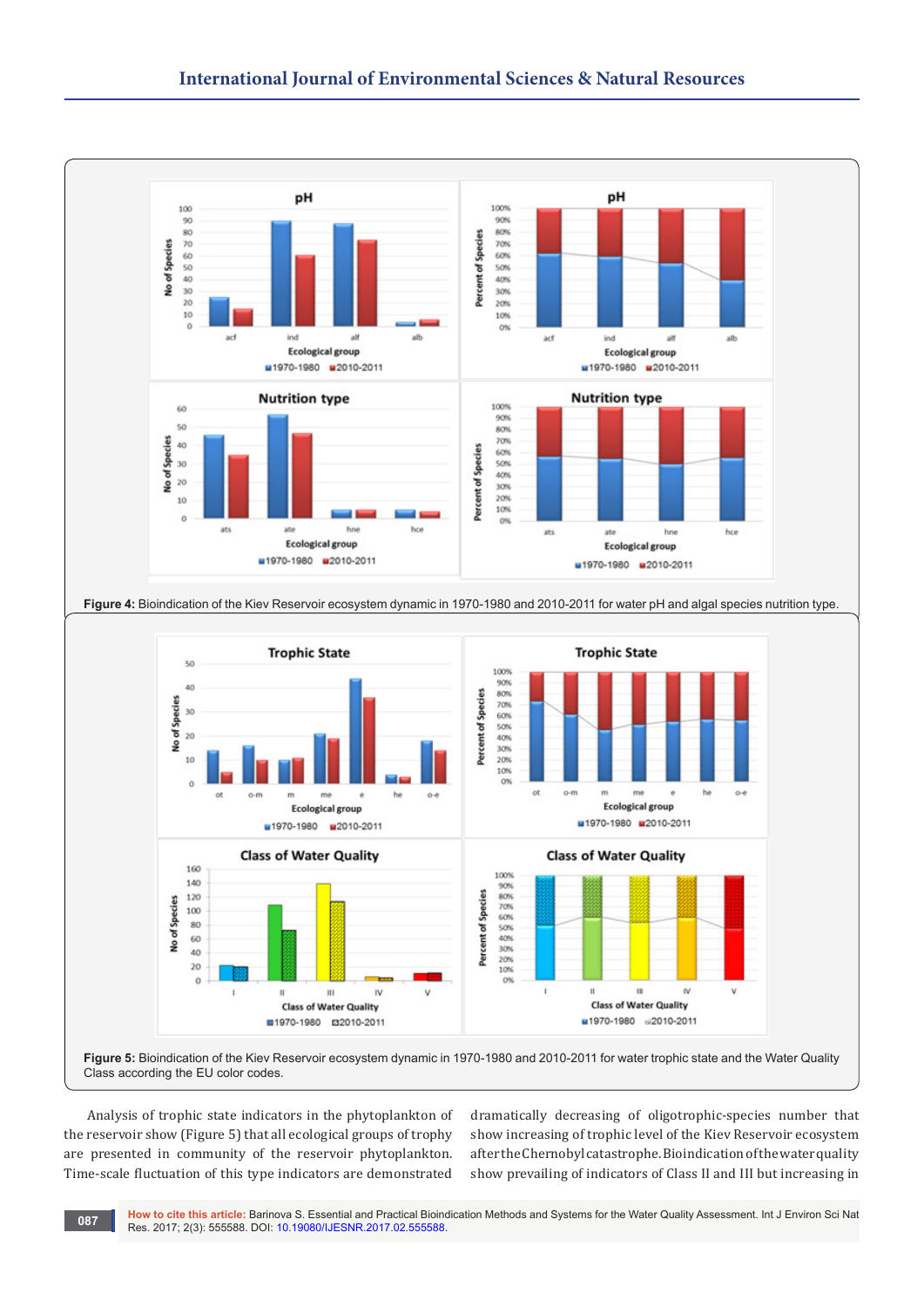time the Class V indicators as the reservoir ecosystem response to the increasing pollution after 1986 catastrophe. Therefore, bioindication analysis show not only ecosystem variable state in the reservoir ecosystem such as freshwater, low alkaline with medium organic and oxygen enrichments of its water but also temporal dynamic of major variables after the Chernobyl catastrophe to the decreasing of species richness, increasing of water pH, temperature, salinity, organic enrichments, and trophic state. This result is reflect increasing the role of alkaline groundwater with higher temperature that stimulate the organic enrichments of the reservoir water despite the closure of the river basin territory up to the Kiev Reservoir for anthropogenic activity and settlements after 1986 Chernobyl catastrophe.

#### **Conclusion**

This example show the sensitivity and simplicity of the bioindication methods application in the aquatic ecosystem analysis for the ecosystem state assessment as well as for the temporal dynamics of the major indicative variables of studied aquatic object. We are given here an example of bioindication of lentic water body, but the same analysis can be doing for the river ecosystem as an analysis of spatial dynamic of indicative variables from upper reaches to the river mouth [28]. More of them, the bioindication systems that were described above can be related with the major classification systems of the aquatic ecosystem variables and water quality of the surface water [1]. Thus, bioindication systems reflect the main water indicators based on the organisms found in the communities living in the water body. On the other hand, it is possible to assume what type of organisms can survived in waters of a certain quality, reflected in the classification of the main parameters of aquatic ecosystems from an ecological point of view.

#### **References**

- 1. Barinova S (2017) On the Clas[sification of Water Quality from an](https://www.juniperpublishers.com/ijesnr/pdf/IJESNR.MS.ID.555581.pdf)  [Ecological Point of View. Int J Environ Sci Natl Res 2\(2\): 1-8.](https://www.juniperpublishers.com/ijesnr/pdf/IJESNR.MS.ID.555581.pdf)
- 2. Sladecek V (1973) [System of water quality from the biological point of](http://agris.fao.org/agris-search/search.do?recordID=EY7503612)  [view. Arch Hydrobiol 7: 1-218.](http://agris.fao.org/agris-search/search.do?recordID=EY7503612)
- 3. [European Parliament \(2000\) Directive 2000/60/EC of the European](https://www.ecolex.org/details/legislation/directive-200060ec-of-the-european-parliament-and-of-the-council-establishing-a-framework-for-community-action-in-the-field-of-water-policy-lex-faoc023005/)  [Parliament and of the Council establishing a framework for community](https://www.ecolex.org/details/legislation/directive-200060ec-of-the-european-parliament-and-of-the-council-establishing-a-framework-for-community-action-in-the-field-of-water-policy-lex-faoc023005/)  [action in the field of water policy. OJL 327: 1-72.](https://www.ecolex.org/details/legislation/directive-200060ec-of-the-european-parliament-and-of-the-council-establishing-a-framework-for-community-action-in-the-field-of-water-policy-lex-faoc023005/)
- 4. [UNEP/IPCS \(2006\) Training Module No 3 Section C Ecological Risk](http://apps.who.int/iris/bitstream/10665/66398/1/WHO_PCS_99.2_eng.pdf)  [Assessment. The Edinburgh Centre for Toxicology, WHO, Geneva,](http://apps.who.int/iris/bitstream/10665/66398/1/WHO_PCS_99.2_eng.pdf)  [Switzerland, pp. 177.](http://apps.who.int/iris/bitstream/10665/66398/1/WHO_PCS_99.2_eng.pdf)
- 5. [Barinova SS, Medvedeva LA, Anissimova OV \(2006\) Diversity of algal](https://www.researchgate.net/publication/265251122_Diversity_of_Algal_Indicators_in_Environmental_Assessment)  [indicators in environmental assessment. Pilies Studio, Tel Aviv, Israel,](https://www.researchgate.net/publication/265251122_Diversity_of_Algal_Indicators_in_Environmental_Assessment)  [pp. 486.](https://www.researchgate.net/publication/265251122_Diversity_of_Algal_Indicators_in_Environmental_Assessment)
- 6. [Barinova S \(2011\) Algal diversity dynamics, ecological assessment, and](https://www.novapublishers.com/catalog/product_info.php?products_id=21265)  [monitoring in the river ecosystems of the eastern Mediterranean. Nova](https://www.novapublishers.com/catalog/product_info.php?products_id=21265)  [Science Publishers, New York, USA, pp. 363.](https://www.novapublishers.com/catalog/product_info.php?products_id=21265)
- 7. [Dokulil MT \(2003\) Algae as ecological bioindicators. Trace Metals and](http://www.sciencedirect.com/science/article/pii/S092752150380139X)  [other contaminants in the Environment 6: 285-327.](http://www.sciencedirect.com/science/article/pii/S092752150380139X)
- 8. Whitton BA, Roth E, Friedrich G (1991) Use of algae for monitoring rivers. Institutfur Botanik Univ Press, Innsbruck, Austria, pp. 191.
- 9. [Van Dam H, Mertens A, Sinkeldam J \(1994\) A coded checklist and](https://link.springer.com/article/10.1007/BF02334251)  [ecological indicator values of freshwater diatoms from The Netherlands.](https://link.springer.com/article/10.1007/BF02334251)  [Neth. J Aquat Ecol 28\(1\): 117-133.](https://link.springer.com/article/10.1007/BF02334251)
- 10. [Dell Uomo A \(1996\) Assessment of water quality of an Apennine river](https://www.tib.eu/en/search/id/BLCP%3ACN034949025/Assessment-of-water-quality-of-an-Apennine-river/)  [as a pilot study for diatom based monitoring of Italian watercourses.](https://www.tib.eu/en/search/id/BLCP%3ACN034949025/Assessment-of-water-quality-of-an-Apennine-river/)  [In: Whitton BA and E Rott \(Eds\), Use of algae for monitoring rivers II,](https://www.tib.eu/en/search/id/BLCP%3ACN034949025/Assessment-of-water-quality-of-an-Apennine-river/)  [Institutfur Botanik Univ Press, Innsbruck, Austria, p. 65-72](https://www.tib.eu/en/search/id/BLCP%3ACN034949025/Assessment-of-water-quality-of-an-Apennine-river/).
- 11. [Watanabe T, Asai K, Houki A, Tanaka Sh, Hizuka T \(1986\) Saprophilous](https://www.jstage.jst.go.jp/article/diatom1985/2/0/2_23/_article)  [and eurysaprobic diatom taxa to organic water pollution and diatom](https://www.jstage.jst.go.jp/article/diatom1985/2/0/2_23/_article)  [assemblage index \(DAIpo\). Diatom 2: 23-73.](https://www.jstage.jst.go.jp/article/diatom1985/2/0/2_23/_article)
- 12. [Barinova S \(2017\) How to align and unify the cell counting of organisms](https://www.juniperpublishers.com/ijesnr/pdf/IJESNR.MS.ID.555585.pdf)  [for bioindication. Int J Environ Sci Nat Res 2\(2\): 1-3.](https://www.juniperpublishers.com/ijesnr/pdf/IJESNR.MS.ID.555585.pdf)
- 13. Hustedt F (1938-1939) Systematische und okologische Untersuchungen über die Diatomeenflora von Java, Bali und Sumatra. Archiv fur Hydrobiologie, 15: 131-177.
- 14. [Davis RB \(1987\) Paleolimnological diatom studies of acidification of](http://www.sciencedirect.com/science/article/pii/027737918790031X)  [lakes by acid rain: an application of Quaternary science. Quarter Sci Rev](http://www.sciencedirect.com/science/article/pii/027737918790031X)  [6\(2\): 147-163.](http://www.sciencedirect.com/science/article/pii/027737918790031X)
- 15. [Van Dam H, Suurmond G, terBraak CJF \(1981\) Impact of acidification](https://link.springer.com/article/10.1007/BF02260125)  [on diatoms and chemistry of Dutch moorland pools. Hydrobiological](https://link.springer.com/article/10.1007/BF02260125)  [14\(3\): 219.](https://link.springer.com/article/10.1007/BF02260125)
- 16. Merilainen J (1967) The diatom flora and the hydrogen-ion concentration of the water. Ann Bot Fennica 4(1): 51-58.
- 17. Hustedt F (1957) Die Diatomeenflora des Flußsystems der Weser im Gebiet der Hansestadt Bremen. Abhandl Naturwiss Ver Brem 34: 181- 440.
- 18. Kolbe R (1927) ZurOkologie, Morpholoqie und Sistematik der Brackwasser Diatomeen. Pflanzenforschung 7: 1-146.
- 19. [Stoermer EF, Smol JP \(2001\) The diatoms: applications for the](http://onlinelibrary.wiley.com/doi/10.1002/jqs.632/abstract)  [environmental and earth sciences. \(Eds\), Cambridge, Cambridge Univ](http://onlinelibrary.wiley.com/doi/10.1002/jqs.632/abstract)  [Press, UK, pp. 469.](http://onlinelibrary.wiley.com/doi/10.1002/jqs.632/abstract)
- 20. [Ehrlich A \(1995\) Atlas of the inland-water diatom flora of Israel.](https://searchworks.stanford.edu/view/3127817)  [Jerusalem, Isr Acad Sci and Human, Stanford University, USA, pp. 217.](https://searchworks.stanford.edu/view/3127817)
- 21. Kolkwitz R, Marsson M (1902) Grundsätzefür die biologische Beurteilung des Wassersnach seiner Flora und Fauna. Mitt kgl Prufanstalt Wasservers orgung Abwasser beseitigung 1: 33-72.
- 22. De Pauw N, Hawkes HA (1993) Biological monitoring of river water quality. In: WJ Walley and S Judd (Eds), River water quality monitoring and control. Birmingham, Aston University Press, UK, pp. 87-111.
- 23. [Friedrich G, Chapman D, Beim A \(1996\) The use of biological material.](http://www.who.int/water_sanitation_health/resourcesquality/wqachapter5.pdf?ua=1)  [Water Quality Assesement, WHO, Geneva, Switzerland, pp. 175-242.](http://www.who.int/water_sanitation_health/resourcesquality/wqachapter5.pdf?ua=1)
- 24. [Sladecek V \(1986\) Diatoms as indicators of organic pollution. Acta](http://onlinelibrary.wiley.com/doi/10.1002/aheh.19860140519/abstract)  [Hydro chemHydrobiol 14\(5\): 555-566.](http://onlinelibrary.wiley.com/doi/10.1002/aheh.19860140519/abstract)
- 25. [Porter SD \(2008\) Algal Attributes: An Autecological Classification of](https://pubs.er.usgs.gov/publication/ds329)  [Algal Taxa Collected by the National Water-Quality Assessment Program.](https://pubs.er.usgs.gov/publication/ds329)  [Geological Surevy Data Series, Geological Survey, Reston, Virginia, USA.](https://pubs.er.usgs.gov/publication/ds329)
- 26. Barinova S, Krassilov VA (2012) Algal diversity and bio-indication of water resources in Israel. Int J Environ Res 1(2): 62-72.
- 27. [Klochenko P, Shevchenko T, Barinova S, Tarashchuk O \(2014\) Assessment](https://link.springer.com/article/10.2478/s13545-014-0137-8)  [of the ecological state of the Kiev Reservoir by the bioindication method.](https://link.springer.com/article/10.2478/s13545-014-0137-8)  [Oceanological and Hydrobiological Studies 43\(3\): 228-236.](https://link.springer.com/article/10.2478/s13545-014-0137-8)
- 28. [Barinova S, Khuram I, Asadullah, Ahmad N, Jan S, et al. \(2016\) How](https://www.researchgate.net/publication/309114510_How_water_quality_in_the_Kabul_River_Pakistan_can_be_determined_with_algal_bio-indication)  [water quality in the Kabul River, Pakistan, Can be determined with algal](https://www.researchgate.net/publication/309114510_How_water_quality_in_the_Kabul_River_Pakistan_can_be_determined_with_algal_bio-indication)  [bio-indication. Advance Studies in Biology 8\(4\): 151-171.](https://www.researchgate.net/publication/309114510_How_water_quality_in_the_Kabul_River_Pakistan_can_be_determined_with_algal_bio-indication)